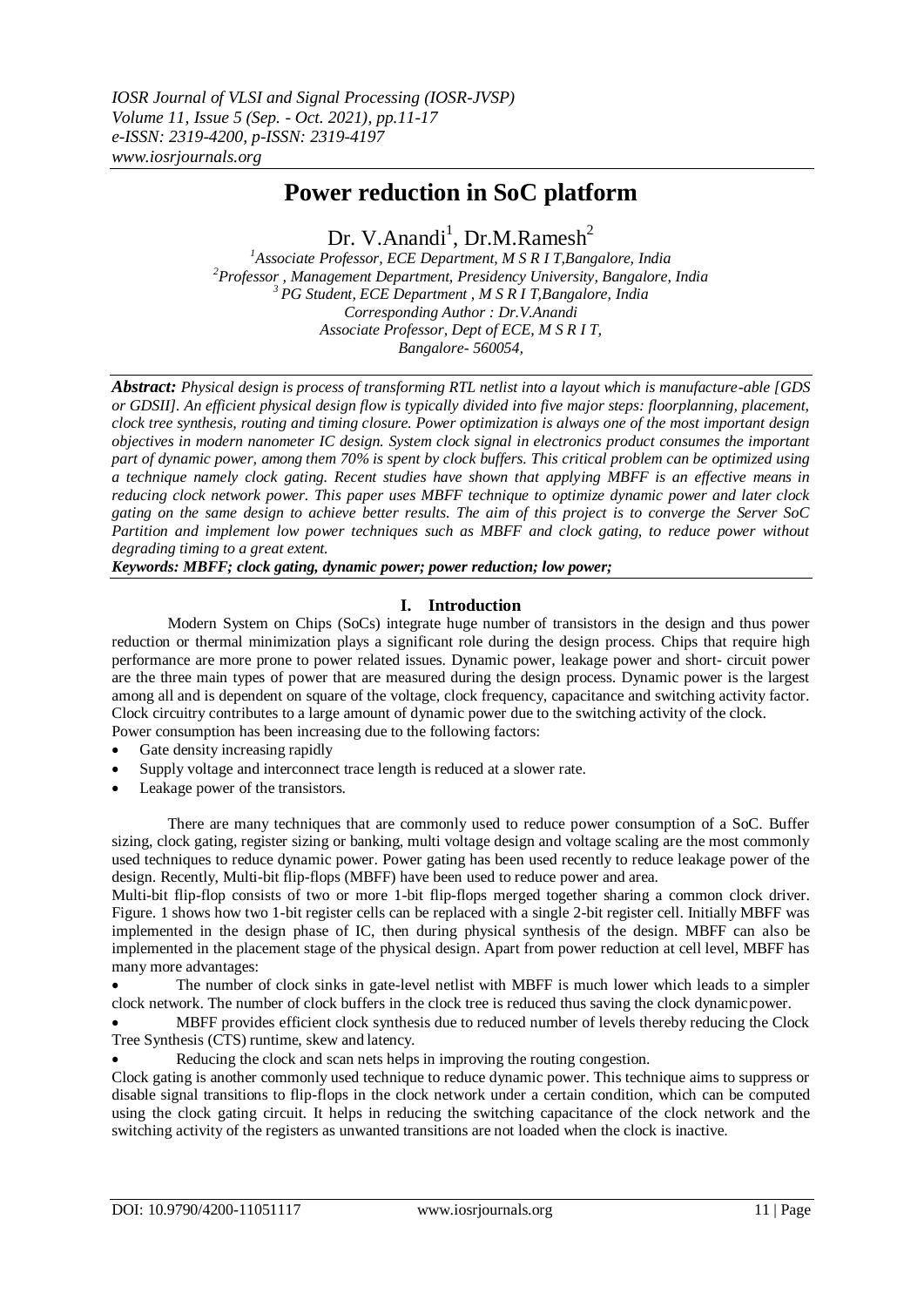

In this paper, we will experiment MBFF implementation in placement stage of physical design and in both synthesis and placement stages of physical design and compare the results. Section 2 will contain the details of MBFF implementation. Section 3 will contain implementation of clock gating post MBFF implementation in order to achieve better results. Section 4 will contain the results and analysis of the experiments and section 5 will conclude this paper.

#### **II. MBFF Implementation**

Synthesis and physical implementation tools can organize multiple register bits into groups called "multibit components" in the RTL bus inference flow or "banks" in the placement- aware flow, this process is also known as vectoring. To support multibit register flows, the logic library and physical library must contain both single-bit and multibit library cells, and the multibit cells must meet certain requirements so that the tools can recognize them as functionally equivalent to a group of single-bit cells.

**Figure 2.** Mapping of Single-Bit to Multibit Cells with the Same I/O Pins



Design Compiler and IC Compiler of Synopsys were the tools used for implementation ofMBFF.

#### **2.1: Library requirements for implementing MBFF**

(1) To perform mapping from single-bit to multibit registers, the tool checks for matching pin functions and naming conventions in the multibit register pins as shown in Figure 2. For example, if a single-bit register has Q and QN outputs, the tool can replace this register only with a multibit register that also has Q and QN outputs for each output register bit.

(2) The Design Compiler Graphical and IC Compiler tools do not support multibit registers that have a control pin for an individual bit, as shown in Figure. 3.

**Fig 3.** Multibit Registers with a Control Pin for an Individual Bit Are Not Supported

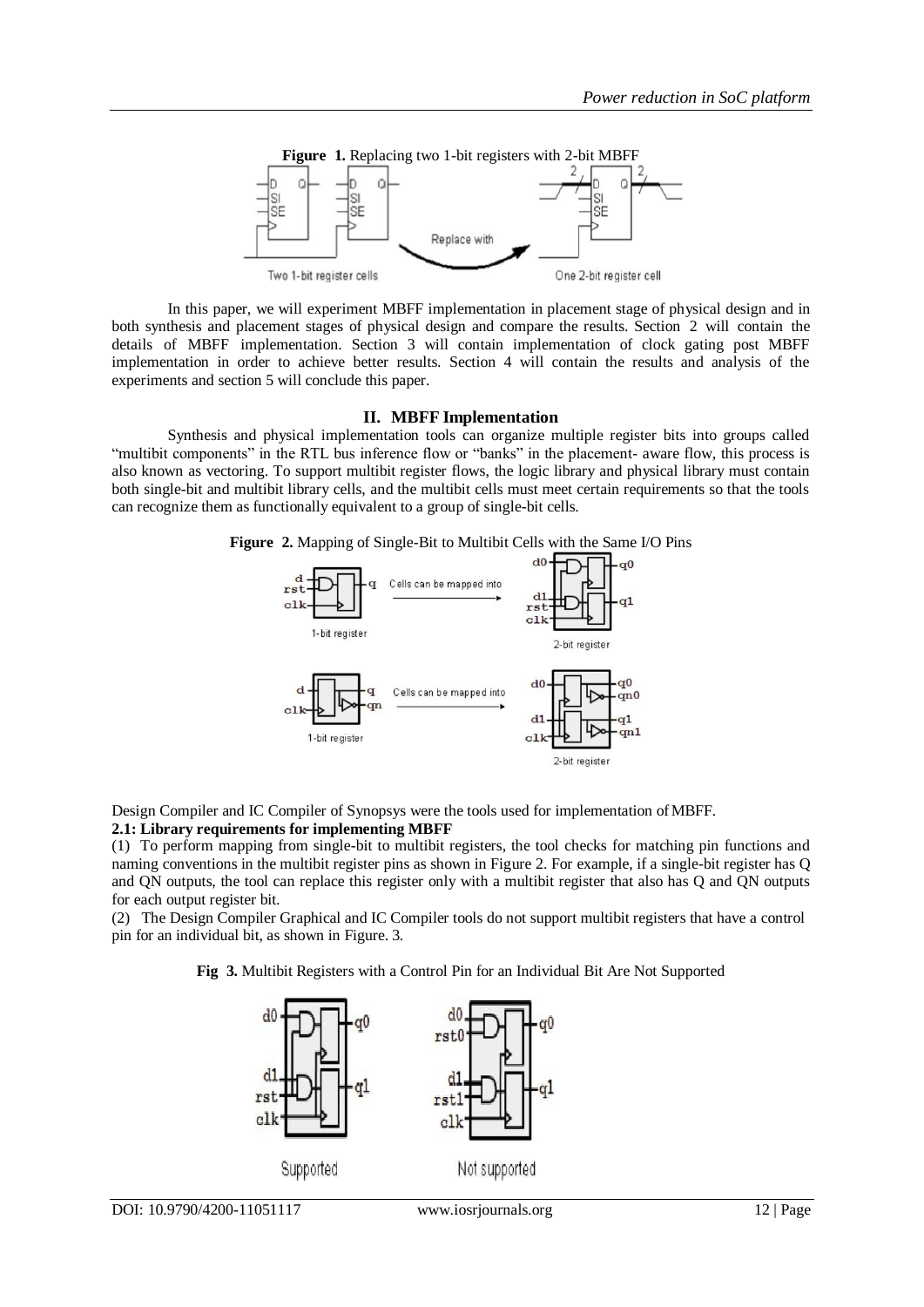#### **2.2: Implementation of MBFF**

The following procedure was used to implement MBFF:

(1) Exclude the cells from getting swapped with its corresponding multibit version. The cell typesinclude RTL specified cells, scan cells, macros, enable registers, debug cells, and design specific cells.

(2) Set the bounding bow for the pair search.

(3) Set the maximum capacitance difference allowed for clustering the cells.

(4) The size of the merged cell should be controlled based on timing or power requirements. For timing,the smallest cell with Cmax bigger than the original cell is taken whereas for power the smallest cell with largest C<sub>max</sub> smaller than the original cell is taken.

(5) The single-bit registers groups should be identified that can be replaced by multibit registers and then modify the netlist accordingly or generate a banking script file which can then be sourced back into the tool to replace single-bit cells with multibit cells.This is achieved using an input mbit-map file.

(6) New multibit cell from a list of registers or latches are created in the current design. All the single-bit cells in list are replaced by one multi-bit cell.

(7) It should be verified that the cells in the list exist in the design and have valid locations, and do not have a "dont touch" or "fixed" attribute.

(8) The order of the specified cells determines the pin connection order of the new multibit cell. For example, a net connected to the third specified cell in the list will be connected to the third bit of the multibit cell inserted by the command.

(9) If the multi-bit library cell has a larger bit-width than the total bit-width of the specified cells, the pins of the unused bits of the cell are left dangling. If a pin of a specified cell does not have a corresponding pin in the multibit library cell, the pin is disconnected.

(10) For the final merging of cells, the multibit register is created, the single bit cells are disconnected from the nets and then those nets are re-connected to the multibit registers.

(11) Legalize placement of the multibit flip flops.

In experiment 1, MBFF was implemented only in the placement stage and results were tabulated. In experiment 2, we tried implementing MBFF in both synthesis and placement stage and results were tabulated as shown in Table 1.

|  | <b>Table 1. MBFF Results</b> |
|--|------------------------------|
|  |                              |

| (Power in | No Vectoring | Vectoring in | Vectoring in |  |
|-----------|--------------|--------------|--------------|--|
| mW        |              | Place        | syn+Place    |  |
| Fub A     | 31           | 27.5         | 26.86        |  |

#### **Fig 4.** Single-Bit Scan Cell and Compatible Multibit Scan Cells

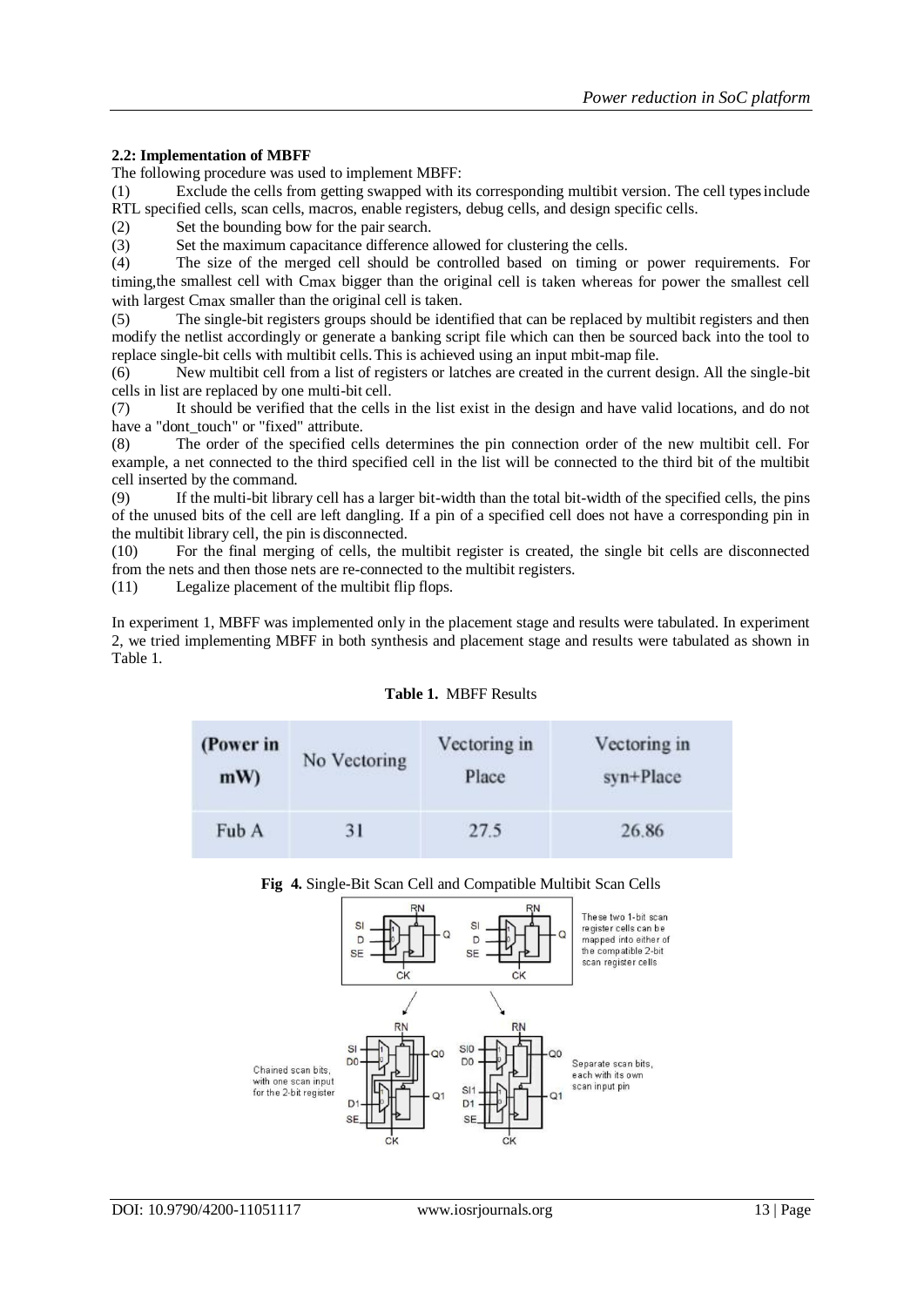## **2.3: Commands used for MBFF**

#### **(1) Identify\_register\_banks**

The identify register banks command assigns the single- bit registers in the design into groups according to the input map file and register group file. It does not actually replace the single-bit registers. Instead, it writes out a banking script file containing create\_register\_bank commands. To perform register banking and change the design netlist, you need to execute the script file.Figure. 5 shows the full syntax of identify\_register\_banks command.

Fig 5. Syntax of identify register banks command

```
identify register banks
 [-input map file file name]
 -output file file name
 [-register group file file name]
 [-maximum flop count integer]
 [-minimum flop count integer]
[-exclude_instances_exclude_cells]
[-wns threshold percentage]
[-wns threshold file file name]
[-common net pins names]
[-name perfix prefix][-exclude library cells library cells]
 [-exclude size only flops true | false]
 [-exclude_start_stop_scan_flops true | false]
[-multibit components only]
```
## **(2) Create\_register\_bank**

To prepare for replacing single-bit registers with multibit registers, the tool writes out a banking script containing create register bank commands. You need to execute the script to carry out the actual replacement of single-bit cells with multibit cells. You can insert, delete, and edit the create\_register\_bank commands in the script file to modify the banking behaviour of the script. You can also execute the create\_register\_bank command by itself to perform a specific banking task.

## **III. Clock gating implementation**

Although MBFF has reduced the power consumption, we have gone one step ahead to implement latch-based clock gating on the design in which MBFF was implemented in both synthesis and placement stages to optimize the dynamic power to a greater extent. The below steps are used to insert clock gatesin the design and perform synthesis on the gated logic:<br>(1) RTL is read in the

RTL is read in the form of .v or .sv file.

(2) 'compile\_ultra –gate\_clock' command is used to compile the gated design.

(3) The clock gate is inserted in the registers qualified for clock-gating during the compilation process. By default, the compile ultra command uses the set clock gating style command's default settings during clockgate insertion, and also honors the setup, hold, and other restrictions specified in the technology libraries. Use the set clock gating style command before compiling your design to override the setup and hold values specified in the library.

(4) The scan enable and test mode ports and pins are connected using the 'insert\_dft' command.

(5) 'report\_clock\_gating' command is used to obtain the list of gating cells and registers in the design.

(6) 'report\_power' command illustrates the dynamic power of the design post clock-gating implementation.

## **3.1: Issues in implementing clock gating**

- The gating cell must not alter the clock period, it must only turn on or turn off the clock.
- Timing violations that occur after clock gating implementation has to be fixed using any of the general timing fixation techniques as used in general physical design flow.
- Generally, clock skewing/buffering near the endpoint of the data-path is used to fix timing violations.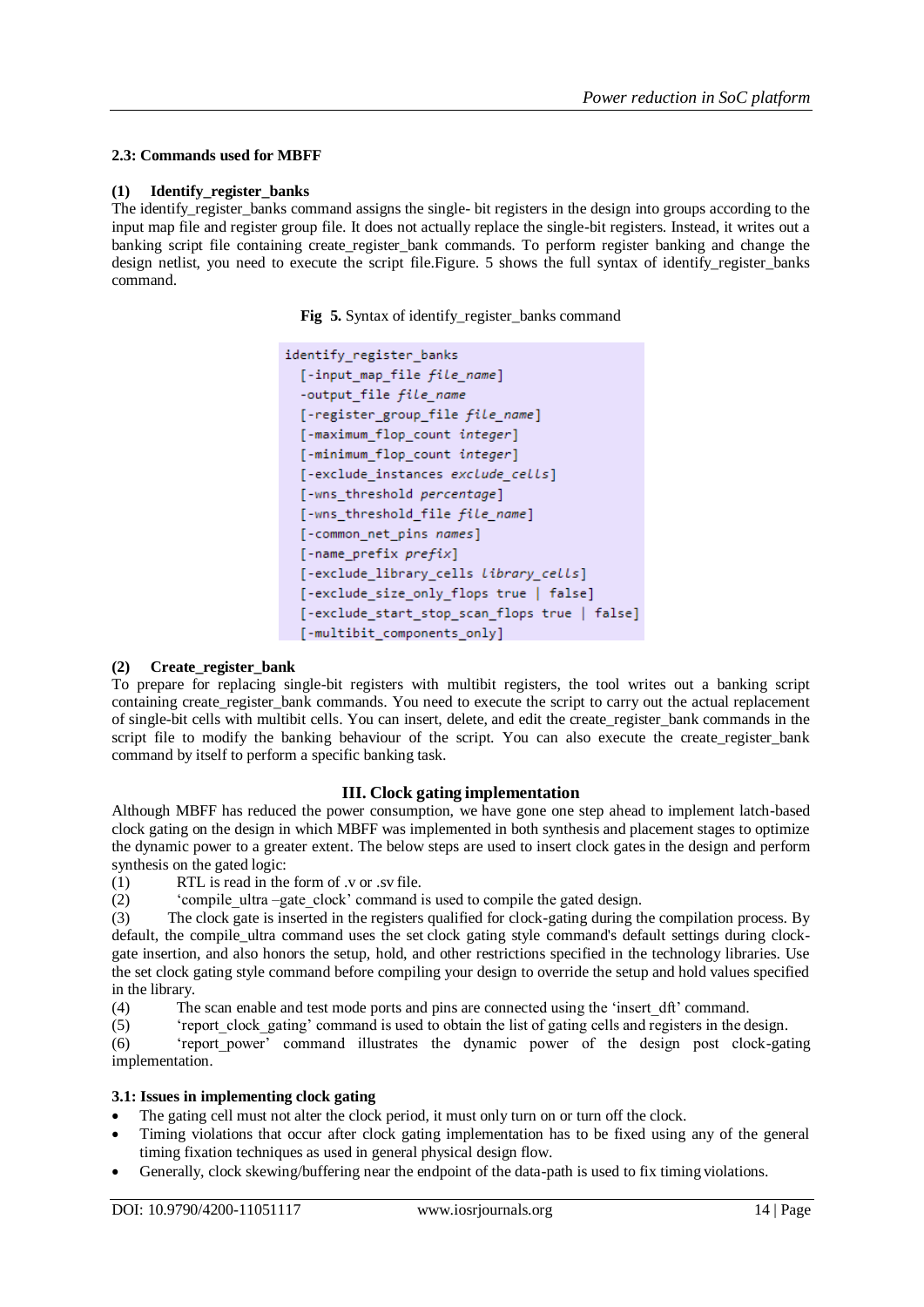- If there is a dividing clock in the design, the designer should be careful while implementing clock gating and not alter the phase of the clock.
- Improper clock gating can cause glitches in the clock waveform which will affect the proper functioning of the circuit.
- Also, major functional problems can occur if the control signal of the clock gate is not designed properly.
- Clock gating implementation is tough when thedesign is complex and also increases the silicon area of the chip.

## **IV. Results and Discussion**

#### **Fig 6.** Layout of design



Figure. 6 shows the layout of the design on which experiments were performed. Figure. 7 shows how for 1-bit registers are swapped into a single 4-bit register from the same technology library. Table I shows the results of Multi-bit flip flop implementation. Initially without any power optimization the total power of the design was 31mW. When vectoring (use of MBFF) was implemented only in placement stage of physical design the power was 27.5mW. We had recovered 11.3% of total power. Later in another experiment on the same design, we implemented vectoring in both synthesis and placement stages of physical design and the result obtained was 26.86mW of power i.e. 13.35% of power was recovered.





Hence we conclude that implementation of MBFF in both synthesis and placement stages will yield better results than implementing only in placement stage. Power and area can be recovered at the cost of increased runtime in the latter case. Figure. 8 shows the report of multi-bit implementation in both synthesis and placement generated using the 'report multibit' command in IC Compiler. The vectoring percentage of sequential cells, also known as sequential cells banking ratio is 64.93% and that of flops, known as flops banking ratio is 67.03%.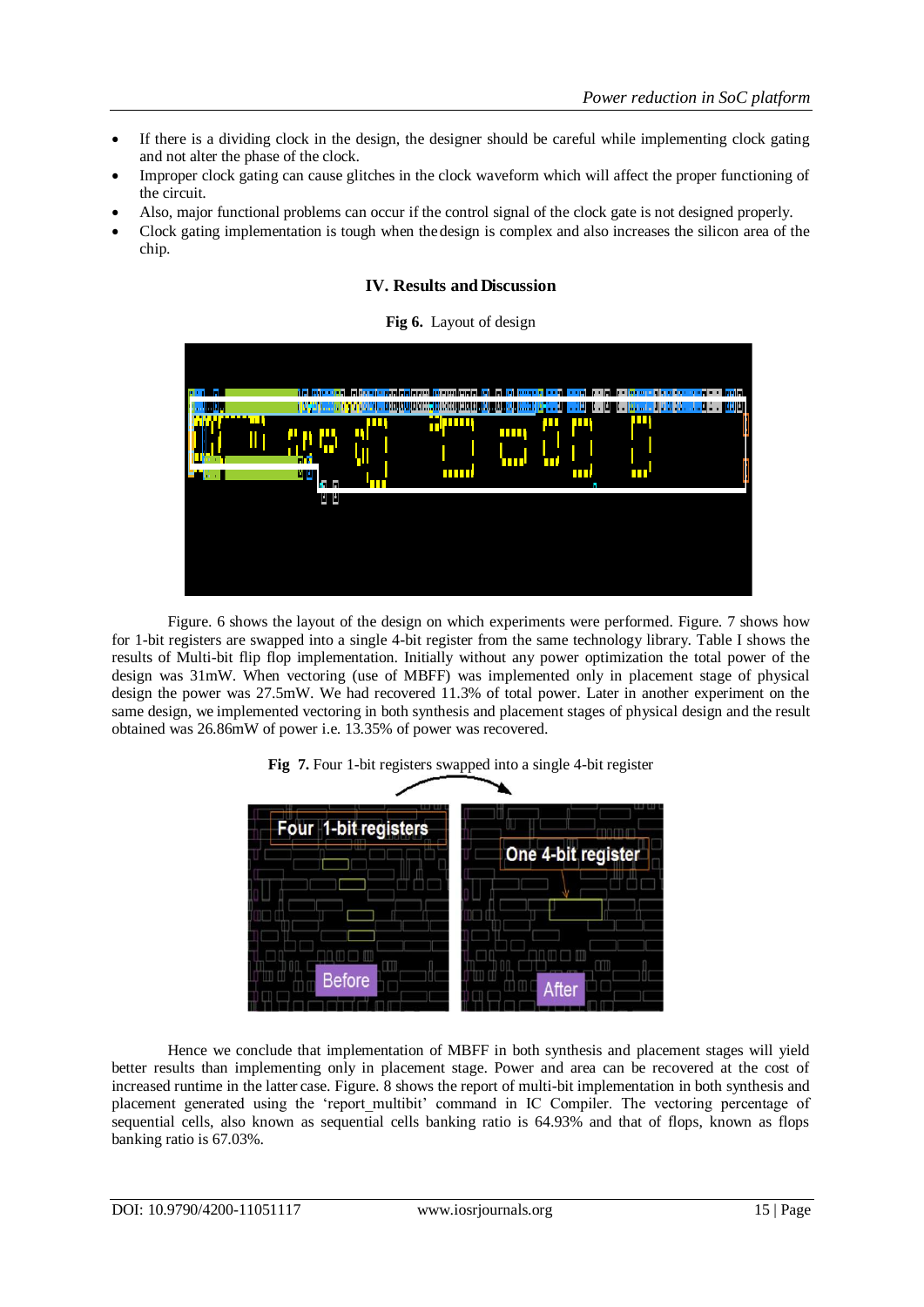

Clock gating results are shown in Table 2. It is evident that clock gating efficiency is highest when minimum bitwidth is taken as 2 bits i.e. 2 flip-flops are gated together. If there is a constraint on area, then choosing minimum bitwidth to be 4 is ideal. Clock gating helps to reduce the dynamic power of the design and has minimum impact on leakage power. Slight variation in leakage power values is caused due to types of cells in the technological library. Clock gating efficiency is a percentage which defines the amount of time a register remains gated for a specific switching activity. For an entire design, CGE is calculated as the average of gating efficiencies of all registers. CGE is inversely proportional to the switching activity, thereby reducing the switching activity can help to improve the clock gating efficiency.

| Table 2. Clock gating results |  |  |  |  |
|-------------------------------|--|--|--|--|
|-------------------------------|--|--|--|--|

| ຼ        |              |         |              |                  |  |  |
|----------|--------------|---------|--------------|------------------|--|--|
| Minimum  | Clock gating | Dynamic | Leakage      | Total Power (mW) |  |  |
| Bitwidth | efficiency   | power   | Power $(mW)$ |                  |  |  |
|          |              | (mW)    |              |                  |  |  |
|          | 81.36        | 20.83   | 4.57         | 25.4             |  |  |
|          | 79.99        | 21.53   | 4.46         | 25.99            |  |  |
|          | 77.86        | 21.9    | 4.45         | 26.35            |  |  |

## **V. Conclusion and future scope**

Experimental results on the technology used indicate that MBFF is very effective and efficient method in deep sub microdesign to reduce power, save area and improve routing of clock tree. Amount of power being reduced is ~5 to 15% when the power is between ~25 to 75mW. (It is also design specific).

In this paper, we have implemented MBFF and clock gating on the design. In our design, the power before applying MBFF was 31mW and after applying MBFF in both synthesis and placement, the power is 26.86mW. We have recovered 13.35% of power using MBFF.We have implemented clock gating on the results of MBFF and the power obtained when minimum bit-width was taken as 2 is 25.4mW. Thus implementing MBFF in both synthesis and placementfollowed by clock gating with minimum bitwidth of 2 bits hasrecovered 18% of total power.These techniques can be further implemented in complex cores and IPs as well as in partitions where the area constraints are more. MBFF with 4-bits and 8-bits can be used if the cells are available in the technology library. Also, Power gating technique can be used in combination with MBFF in order to achieve better results.

#### **References:**

- [1]. Lekbir Cherif, Mohamed Chentouf, Jalal Benallal, Mohammed Darmi, Rachid Elgouri, Nabil Hmina "Usage and impact of multibit flip-flops low power methodology on physical implementation", 4th International Conference on Optimization and Applications (ICOA), DOI: 10.1109/ICOA.2018.8370498, 26-27 April 2018
- [2]. Madhushree and Niju Rajan, "Dynamic Power Optimization Using Look- Ahead Clock Gating Technique", 2nd IEEE International Conference On Recent Trends in Electronics Information & Communication Technology (RTEICT), May 19-20, 2017, India.
- [3]. Mark Po-Hung Lin, Chih-Cheng Hsu, and Yu-Chuan Chen, "Clock-Tree Aware Multibit Flip-Flop Generation During Placement for Power Optimization", IEEE Transactions On Computer-Aided Design Of Integrated Circuits And Systems, Vol. 34, No. 2, February 2015
- [4]. Jitesh Shinde, S. S. Salankar, "Clock gating A power optimizing technique for VLSI circuits", Annual IEEE India Conference,